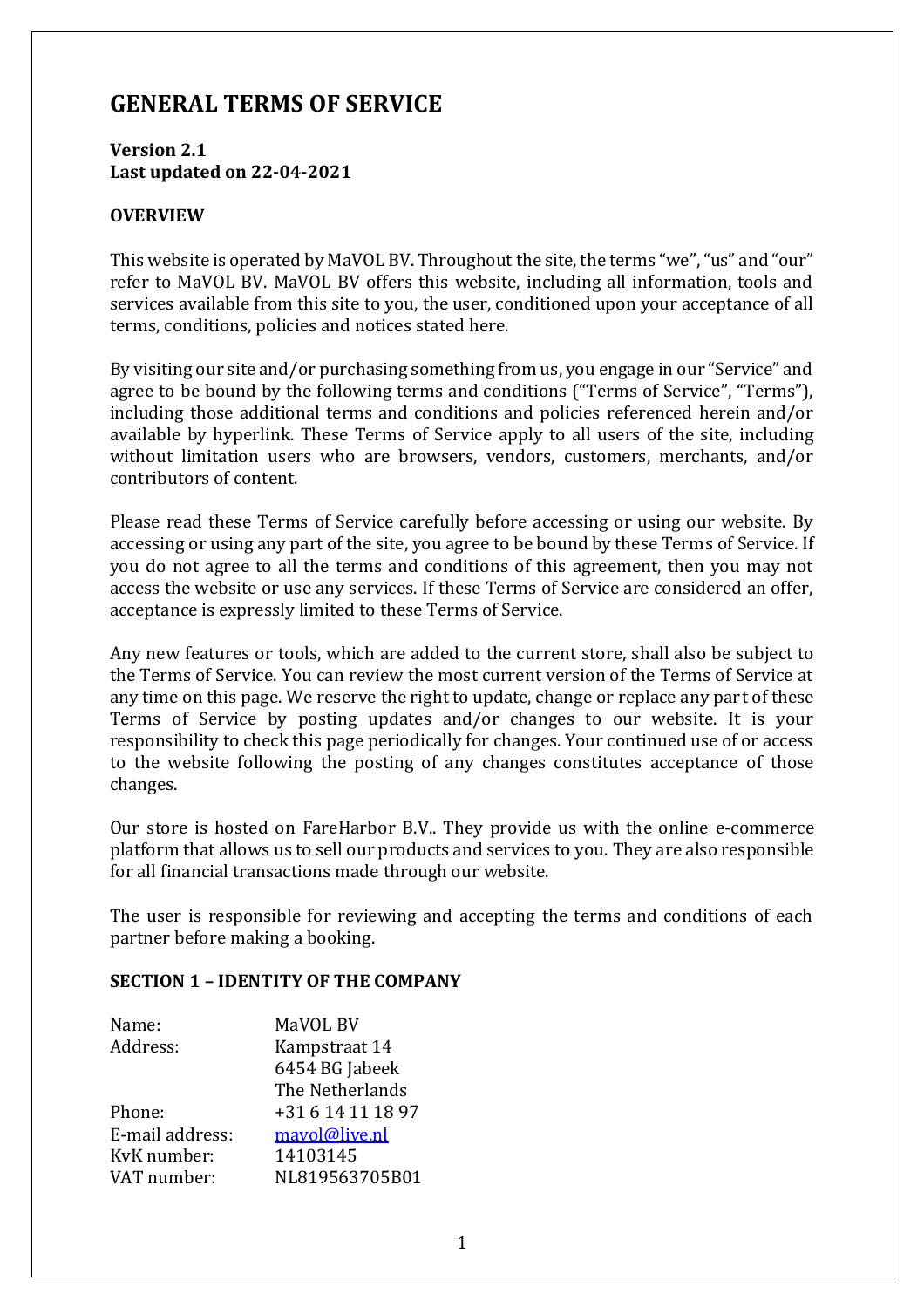# **SECTION 2 - ONLINE STORE TERMS**

By agreeing to these Terms of Service, you represent that you are at least the age of majority in your state or province of residence, or that you are the age of majority in your state or province of residence and you have given us your consent to allow any of your minor dependents to use this site.

You may not use our products for any illegal or unauthorized purpose nor may you, in the use of the Service, violate any laws in your jurisdiction (including but not limited to copyright laws).

You must not transmit any worms or viruses or any code of a destructive nature.

A breach or violation of any of the Terms will result in an immediate termination of your Services.

#### **SECTION 3 - GENERAL CONDITIONS**

We reserve the right to refuse service to anyone for any reason at any time.

You understand that your content (not including credit card information), may be transferred unencrypted and involve (a) transmissions over various networks; and (b) changes to conform and adapt to technical requirements of connecting networks or devices. Credit card information is always encrypted during transfer over networks.

You agree not to reproduce, duplicate, copy, sell, resell or exploit any portion of the Service, use of the Service, or access to the Service or any contact on the website through which the service is provided, without express written permission by us.

The headings used in this agreement are included for convenience only and will not limit or otherwise affect these Terms.

# **SECTION 4 – PURCHASING AGREEMENT**

#### **4.1. MaVOL BV's Services and Responsibilities**

MaVOL BV provides the following online services:

- Displaying general information about our services;
- Displaying and listing the events organised by MaVOL BV;
- Accepting and processing your online orders for tickets to the event you wish to attend;
- Providing you with a confirmation number for your transaction and your e-ticket.

# **4.2. Ticket Sales, pricing and Availability**

We do not guarantee the validity of tickets that were not purchased via our official sales channels. Pre-paid vouchers or e-tickets obtained from an unauthorised source, stolen, copied illegally or counterfeit will be seized and cancelled without compensation.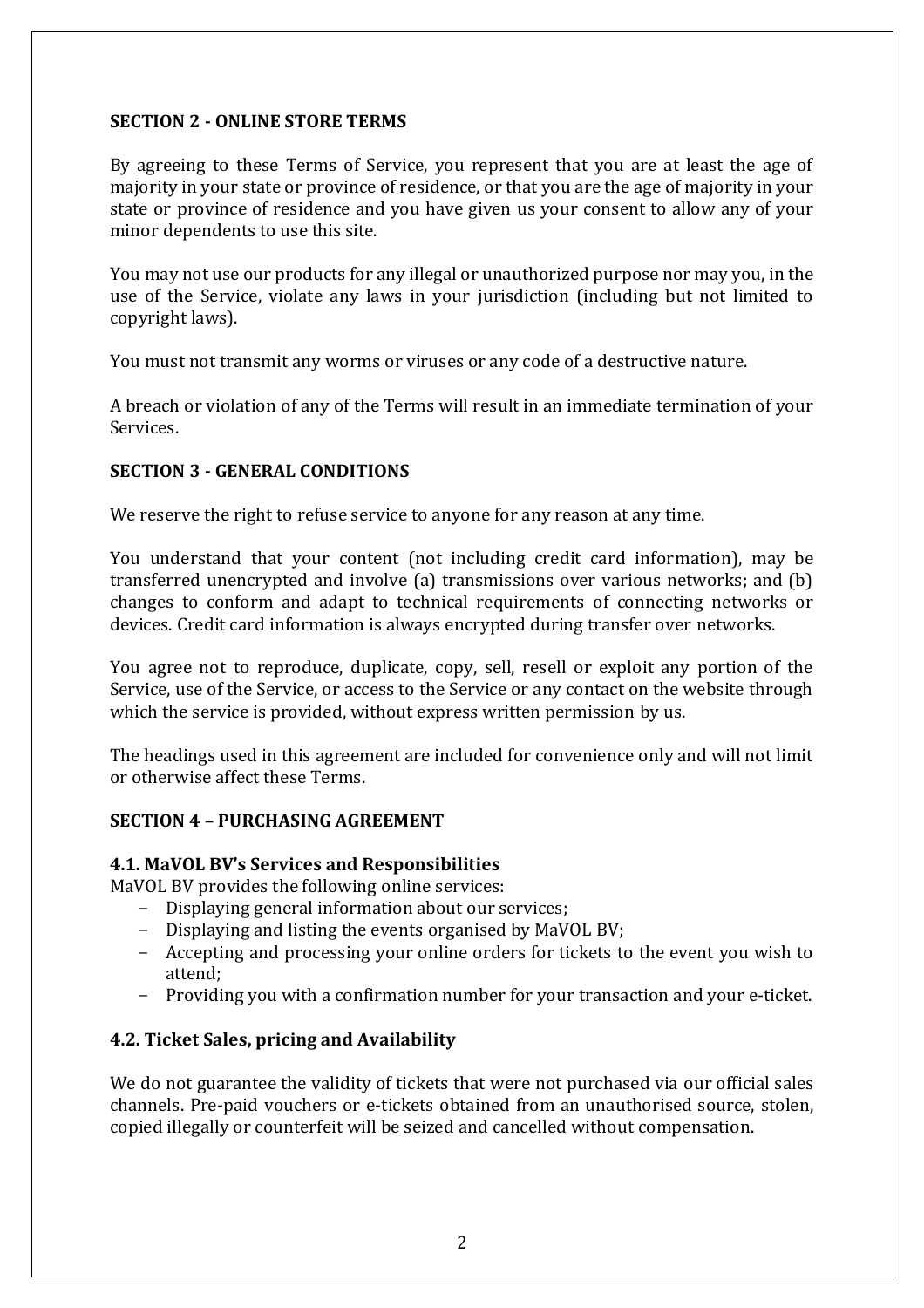By purchasing a ticket from MaVOL BV, you declare and undertake that the ticket is purchased for own use without any commercial purposes; and will not be used for such purposes without the clear permission of MaVOL BV. To illustrate it with an example, the purchased tickets can not be sold to a third party in any circumstances, offered for sale with an additional fee or with any other way, used in promotions or other commercial purposes including advertisements, competitions and sweepstakes. To attempt or to actualize to sell the purchased ticket for a fee more than what is written on the ticket constitute valid grounds for distrainment of the ticket without the seller qualifying for a refund or other requests.

All quoted prices are in euros, including VAT unless stated differently in the description of the event. Prices for the services that are on our site or otherwise communicated, can be amended at any time by MaVOL BV. For ongoing agreements, the price both parties have agreed to remains valid.

The Service may contain typographical errors or other errors or inaccuracies and may not be complete or current. We therefore reserve the right to correct any errors, inaccuracies or omissions and to change or update information at any time without prior notice. We reserve the right to refuse to fill any orders that you may place based on information on the Service that may contain errors or inaccuracies, including, without limitation, errors, inaccuracies or out-of-date information regarding pricing, shipping, payment terms, or refund policies.

There is a preset limit for the number of tickets to be purchased from MaVOL BV for every event. This number is shown on the purchasing page. This application aims to prevent any unfair ticket purchases. Ticket Sales are subjected to be limited by a maximum number purchased per person and/or credit card; while it may be subjected to be limited by a maximum number purchased per household for some events. MaVOL BV reserves the right to unilaterally cancel the tickets that exceed the allowed number of tickets to be bought without a prior warning.

MaVOL BV cannot be held responsible for the availability of tickets for an event.

A purchased ticket is only valid **once** for the event described on the ticket. Several users cannot use a same ticket unless it's a Group Ticket. The conditions of a Group Ticket are specified in the description of the ticket.

**All the purchased e-Tickets must be pre-printed before arrival on the event or be available on your Smartphone.** If you can't show your e-Ticket, the driver has the ability to deny you access to the event without compensation.

You are responsible for keeping and preserving your ticket. Please keep your tickets in a secure place.

There are four classes of tickets available:

- Adult Ticket: valid for participants aged 12 years or older
- Child Ticket: valid for children aged from 6 till 12 years old
- Free Child ticket: valid for children under the age of 6 years
- Group Ticket: valid for groups of at least 8 adults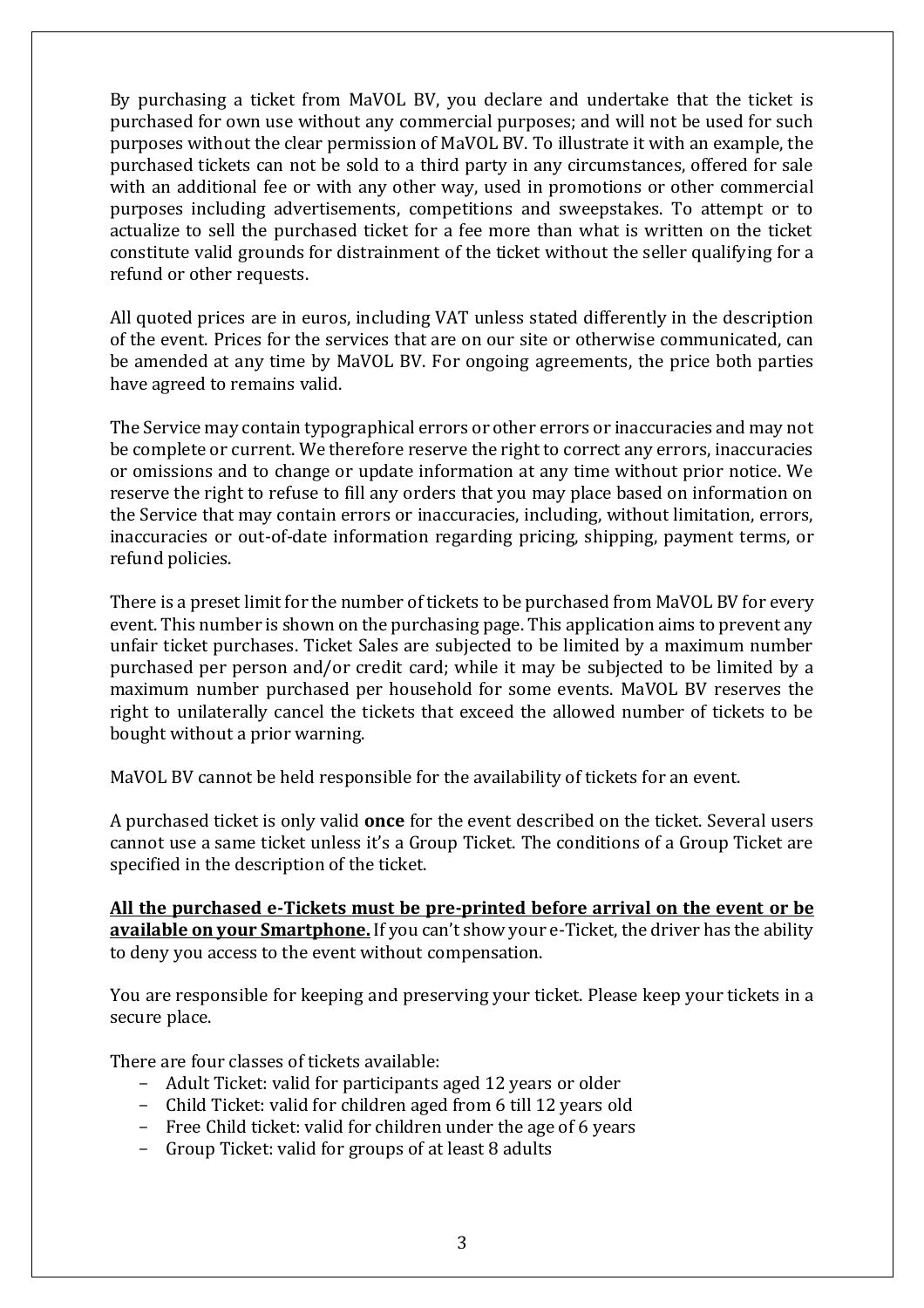You are entirely responsible for the choosing of the ticket class when purchasing your tickets. The driver has the ability to deny you access to the event without compensation if the class of the purchased ticket does not correspond with your age or amount of participants in a group.

A child is defined as in the ticket class at time of purchase. All children must be accompanied by an adult.

Group tickets are not issued as individual tickets therefore groups must stay together at all times with the purchase of a Group ticket.

The purchased ticket remains the property of MaVOL BV and must be made available for inspection by the driver, guide or any official of MaVOL BV on demand.

# **4.3. Payment and Service Charges**

Our website http://www.zonnetreinmaastricht.nl/ uses FareHarbor B.V. payment platform for all financial transactions. For more information about the services FareHarbor B.V. provides, please check the General Terms of FareHarbor B.V..

Any tickets purchased on the MaVOL BV website might be subject to a credit card handling fee, which the bank charges for processing the payment.

You represent and warrant that any credit or debit card or other billing information that you provide to MaVOL BV is valid and accurate in all respects. You hereby authorize MaVOL BV to charge or debit your payment card or other account for the face value of any tickets you purchase, as well as any fees or other charges (such as taxes) that may be due in connection with any transactions you request through MaVOL BV.

# **4.4. Order Processing**

Your order will be processed after your billing information has been verified. You will receive confirmation that your order was processed successfully via email shortly after the transaction is completed. If you do not receive an email confirmation of your purchase after submitting payment information, or if you experience an error message or service interruption after submitting payment information, it is your responsibility to confirm with MaVOL BV whether or not your order has been placed by contacting our customer support at the address provided below or emailing us at [info@zonnetrein.nl](mailto:info@zonnetrein.nl).

# **4.5. Ticket Delivery Policy**

MaVOL BV tickets can represent services or traditional tickets. Tickets will always be distributed in electronic format (e-Ticket) to the email you enter in connection with the purchase. MaVOL BV will send a receipt to your email immediately after your purchase. If you cannot find the ticket and/or receipt in your inbox, we recommend that you look in your spam folder. If you have not received your tickets one hour after your purchase you can contact [info@zonnetrein.nl.](mailto:info@zonnetrein.nl) Please note that you must print your tickets and bring them to the event, unless stated otherwise.

If you do not inform us of the non-receipt of tickets within a reasonable time (in any event least 72 hours before the event) we will have no liability to you. The Delivery of tickets is subject to the delivery company terms if tickets are not sent electronically.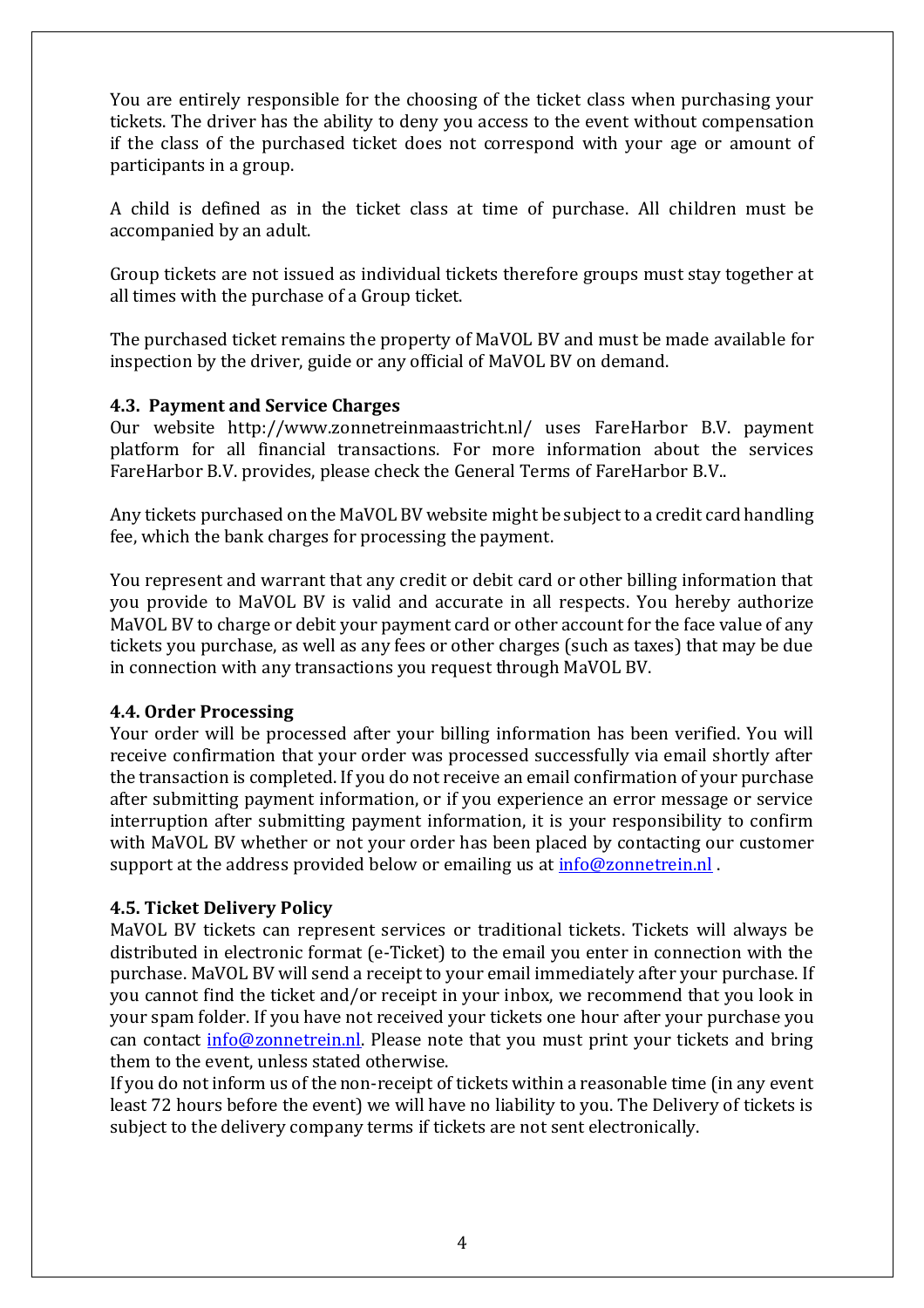# **4.6. Refund Policy**

Before purchasing your tickets, it is your responsibility to carefully review all aspects of the event, including, event restriction, dates, pricing and charges. We will not issue any refunds for any lost, stolen, destroyed, or damaged tickets, or as under any other circumstances except in the limited cases explicitly described in these General Terms of Service. As previously stated, even if a refund is issued, the transaction fees will be deducted from the refund amount.

The user may apply for a refund prior to the event in question provided that tickets for the event are still on sale. If a ticket has to be cancelled, the user will be charged a cancellation fee depending on how far from the event date the cancellation occurs.

- $\bullet$  14 or more days prior to the event date  $-10\%$  of the total purchase amount
- $\cdot$  4-13 days prior to the event date 30% of the total purchase amount
- Within 3 days prior to the event date 50% of the total purchase amount
- Day of the event or no-show 100% of the total purchase amount

The cancellation fees listed above apply to all bookings, unless stated differently in the description of the event.

To submit a refund request, please contact us at  $info@zonnetrein.nl$ . Your refund request will be answered and processed promptly. If you do not receive the reply within two business days, please call the office immediately. We will not be responsible if email, mail, or faxes fail to reach us.

Exchanges or refunds are prohibited for tickets that are lost, stolen, damaged or destroyed. Unused tickets are non-refundable once the event date has passed.

Should an event be cancelled MaVOL BV will inform the user prior to such cancellation and will refund to the user the ticket price minus the transaction fee.

# **4.7. Exchange Policy**

At this time, we do not offer the possibility to make exchanges. You may request a refund (see the conditions above) for the purchased tickets and re-order new tickets for the event of your choice.

# **4.8. Attending the Event**

The user is responsible for attending the event on time and on the right location as described on the purchased ticket. MaVOL BV cannot be held responsible for any delay on behalf of the user. When the departure time of the event has passed, the purchased ticket is non-refundable and cannot be used anymore.

The driver, guide or any official of MaVOL BV is entitled to prohibit the entrance of pets or animals (except for guide dogs).

The driver, guide or any official of MaVOL BV may also prohibit the user to bring food and drinks from outside into the train.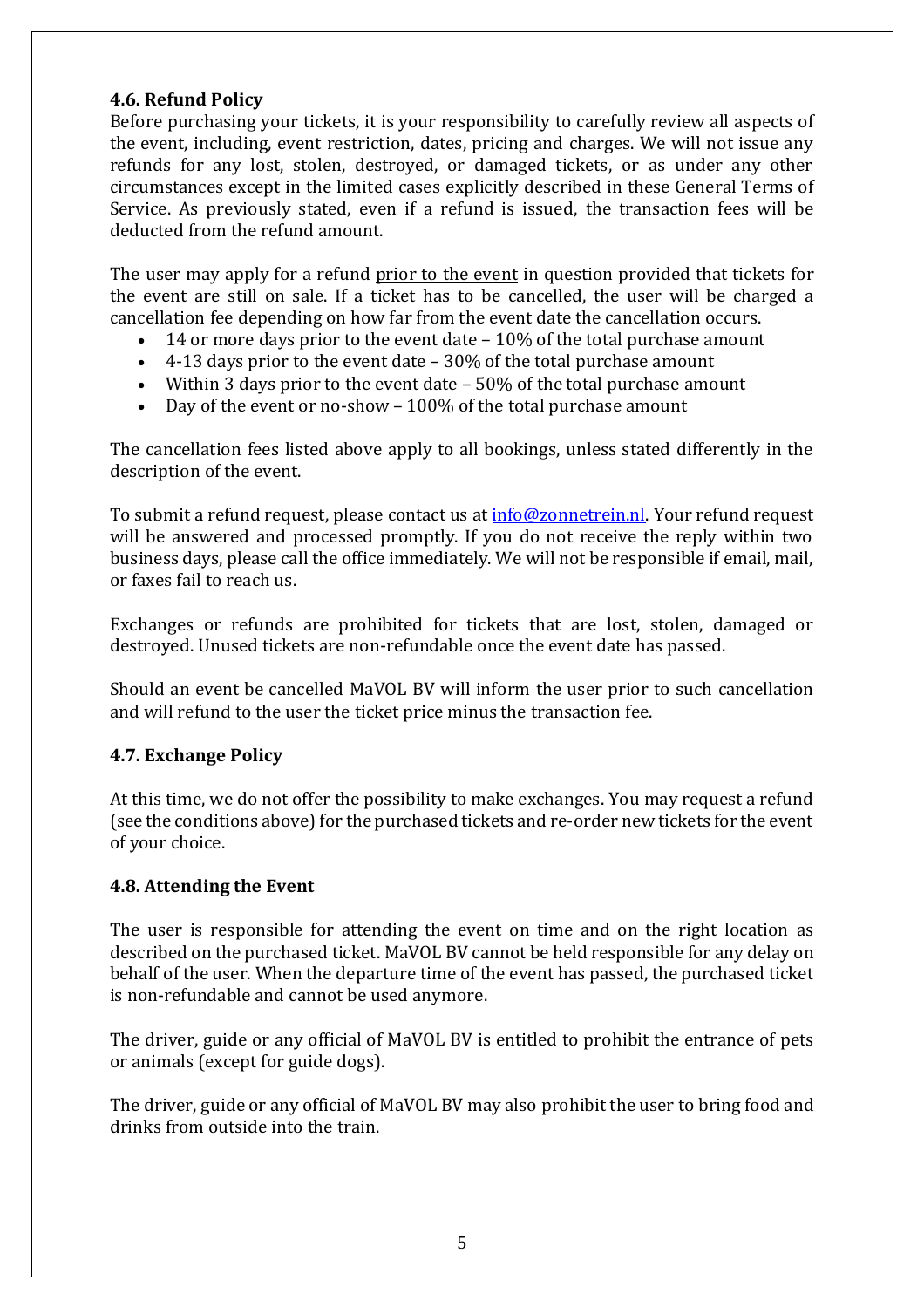The driver, guide or any official of MaVOL BV has the right to cancel or terminate an event early without compensation in case the user does not respect these terms of service.

The driver, guide or any official of MaVOL BV holds the right to demand the departure of a user without compensation if this last turns unpleasant and / or if he shows disrespect to the material and / or the other passengers. In case of refusal on the part of the user the driver reserves the right to cancel or prematurely end the event without compensation for the participants.

MaVOL BV accepts no responsibility for any personal property of the user.

All children must be accompanied by an adult.

# **SECTION 5 - ACCURACY, COMPLETENESS AND TIMELINESS OF INFORMATION**

We are not responsible if information made available on this site is not accurate, complete or current. The material on this site is provided for general information only and should not be relied upon or used as the sole basis for making decisions without consulting primary, more accurate, more complete or more timely sources of information. Any reliance on the material on this site is at your own risk.

This site may contain certain historical information. Historical information, necessarily, is not current and is provided for your reference only. We reserve the right to modify the contents of this site at any time, but we have no obligation to update any information on our site. You agree that it is your responsibility to monitor changes to our site.

# **SECTION 6 - MODIFICATIONS TO THE SERVICE AND PRICES**

Prices for our products are subject to change without notice.

We reserve the right at any time to modify or discontinue the Service (or any part or content thereof) without notice at any time.

We shall not be liable to you or to any third-party for any modification, price change, suspension or discontinuance of the Service.

# **SECTION 7 - PRODUCTS OR SERVICES**

Certain products or services may be available exclusively online through the website. These products or services may have limited quantities and are subject to return or exchange only according to our Return Policy.

We have made every effort to display as accurately as possible the colors and images of our products that appear at the store. We cannot guarantee that your computer monitor's display of any color will be accurate.

We reserve the right, but are not obligated, to limit the sales of our products or Services to any person, geographic region or jurisdiction. We may exercise this right on a case-bycase basis. We reserve the right to limit the quantities of any products or services that we offer. All descriptions of products or product pricing are subject to change at anytime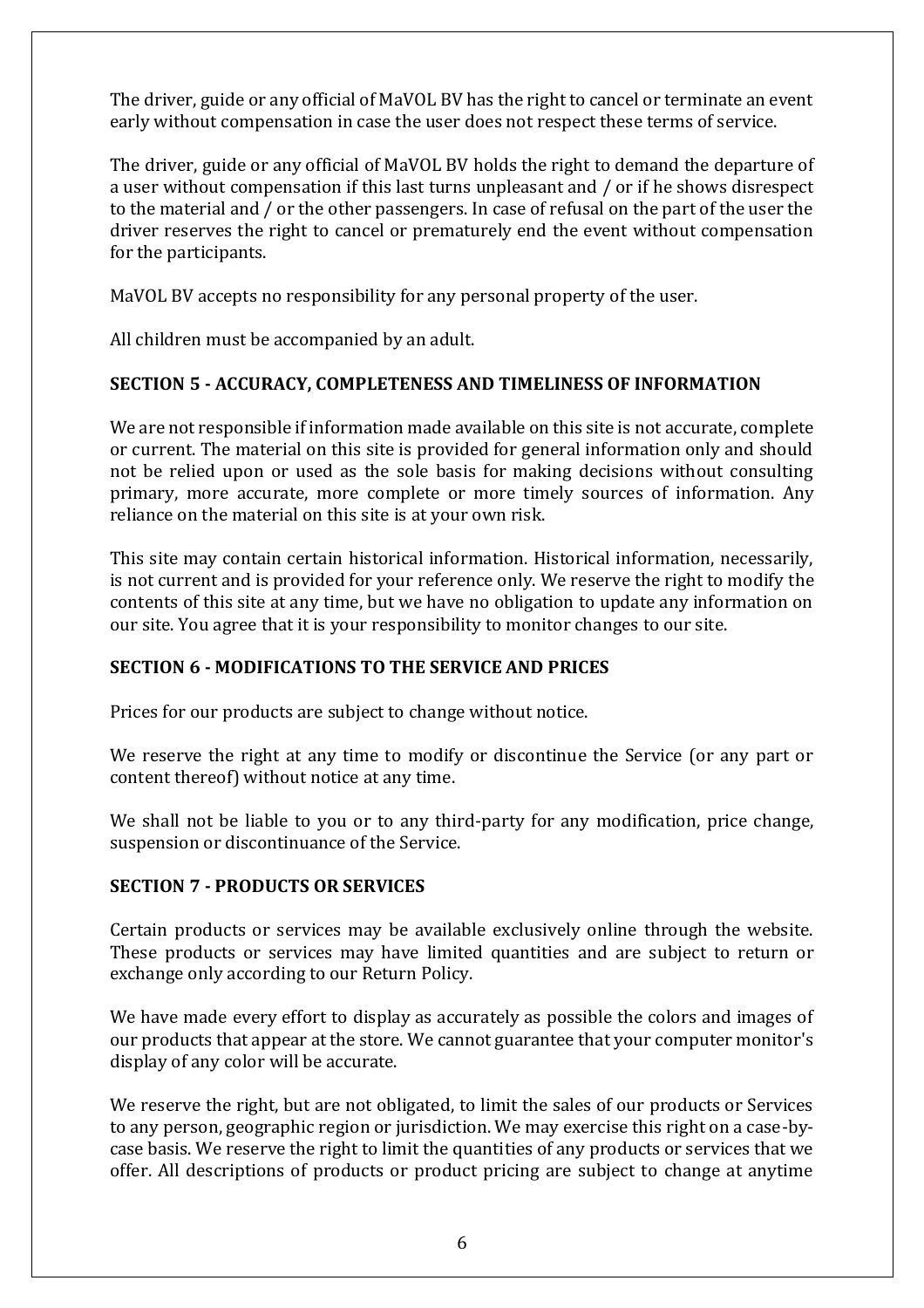without notice, at the sole discretion of us. We reserve the right to discontinue any product at any time. Any offer for any product or service made on this site is void where prohibited.

We do not warrant that the quality of any products, services, information, or other material purchased or obtained by you will meet your expectations, or that any errors in the Service will be corrected.

By using our website site you agree to accepting, from time to time, email newsletters offering special customer offers or requests for feedback to help us monitor and improve our City Sightseeing tours and the service that we provide on them. You may of course unsubscribe from these newsletters at any time.

#### **SECTION 8 - ACCURACY OF BILLING AND ACCOUNT INFORMATION**

We reserve the right to refuse any order you place with us. We may, in our sole discretion, limit or cancel quantities purchased per person, per household or per order. These restrictions may include orders placed by or under the same customer account, the same credit card, and/or orders that use the same billing and/or shipping address. In the event that we make a change to or cancel an order, we may attempt to notify you by contacting the e-mail and/or billing address/phone number provided at the time the order was made. We reserve the right to limit or prohibit orders that, in our sole judgment, appear to be placed by dealers, resellers or distributors.

You agree to provide current, complete and accurate purchase and account information for all purchases made at our store. You agree to promptly update your account and other information, including your email address and credit card numbers and expiration dates, so that we can complete your transactions and contact you as needed.

For more detail, please review our Refund Policy above (page 4).

# **SECTION 9 - OPTIONAL TOOLS**

We may provide you with access to third-party tools over which we neither monitor nor have any control or input.

You acknowledge and agree that we provide access to such tools "as is" and "as available" without any warranties, representations or conditions of any kind and without any endorsement. We shall have no liability whatsoever arising from or relating to your use of optional third-party tools.

Any use by you of optional tools offered through the site is entirely at your own risk and discretion and you should ensure that you are familiar with and approve of the terms on which tools are provided by the relevant third-party provider(s).

We may also, in the future, offer new services and/or features through the website (including, the release of new tools and resources). Such new features and/or services shall also be subject to these Terms of Service.

# **SECTION 10 - THIRD-PARTY LINKS**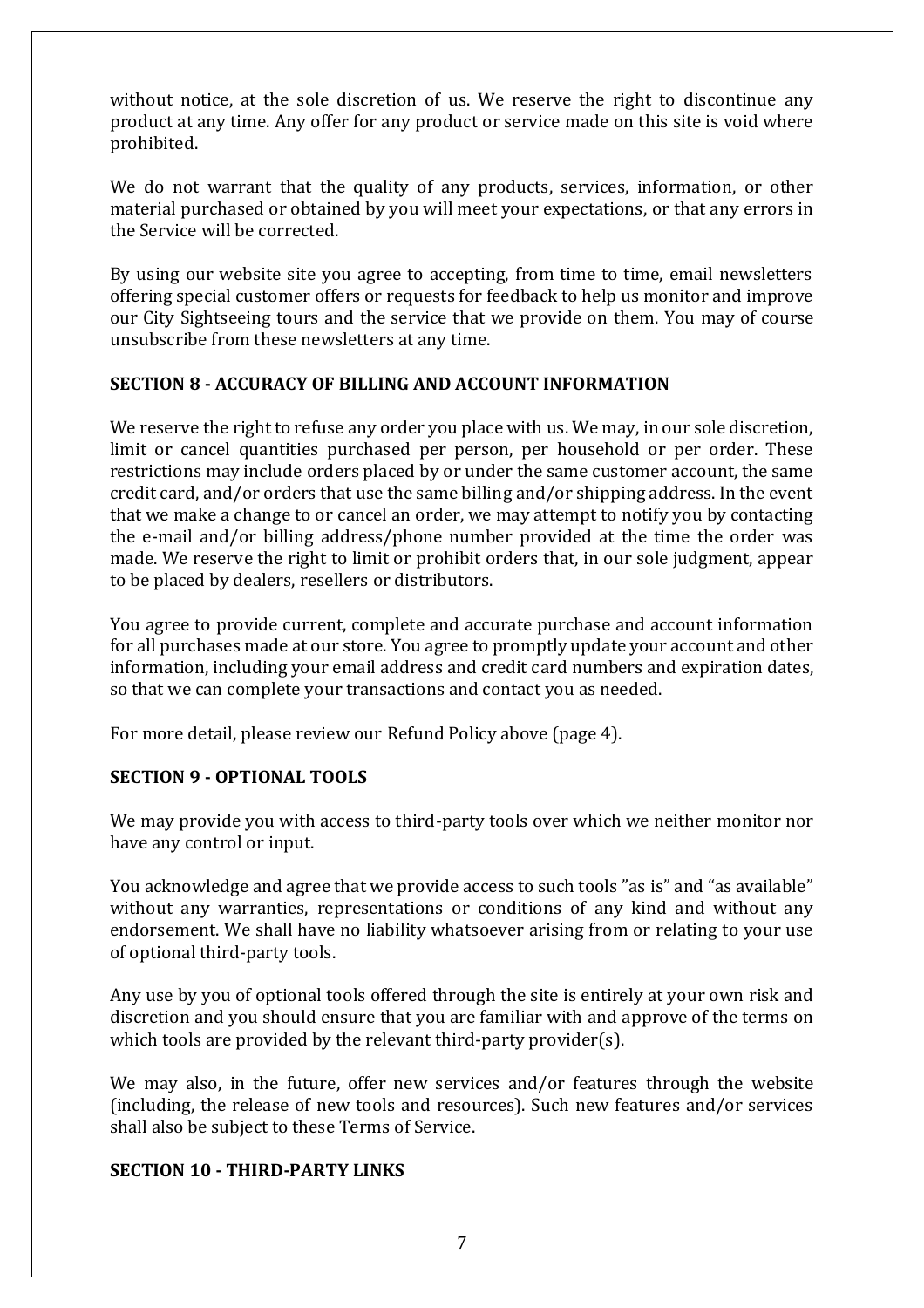Certain content, products and services available via our Service may include materials from third-parties.

Third-party links on this site may direct you to third-party websites that are not affiliated with us. We are not responsible for examining or evaluating the content or accuracy and we do not warrant and will not have any liability or responsibility for any third-party materials or websites, or for any other materials, products, or services of third-parties.

We are not liable for any harm or damages related to the purchase or use of goods, services, resources, content, or any other transactions made in connection with any thirdparty websites. Please review carefully the third-party's policies and practices and make sure you understand them before you engage in any transaction. Complaints, claims, concerns, or questions regarding third-party products should be directed to the thirdparty.

# **SECTION 11 - USER COMMENTS, FEEDBACK AND OTHER SUBMISSIONS**

If, at our request, you send certain specific submissions (for example contest entries) or without a request from us you send creative ideas, suggestions, proposals, plans, or other materials, whether online, by email, by postal mail, or otherwise (collectively, 'comments'), you agree that we may, at any time, without restriction, edit, copy, publish, distribute, translate and otherwise use in any medium any comments that you forward to us. We are and shall be under no obligation (1) to maintain any comments in confidence; (2) to pay compensation for any comments; or (3) to respond to any comments.

We may, but have no obligation to, monitor, edit or remove content that we determine in our sole discretion are unlawful, offensive, threatening, libellous, defamatory, pornographic, obscene or otherwise objectionable or violates any party's intellectual property or these Terms of Service.

You agree that your comments will not violate any right of any third-party, including copyright, trademark, privacy, personality or other personal or proprietary right. You further agree that your comments will not contain libellous or otherwise unlawful, abusive or obscene material, or contain any computer virus or other malware that could in any way affect the operation of the Service or any related website. You may not use a false e-mail address, pretend to be someone other than yourself, or otherwise mislead us or third-parties as to the origin of any comments. You are solely responsible for any comments you make and their accuracy. We take no responsibility and assume no liability for any comments posted by you or any third-party.

# **SECTION 12 - PERSONAL INFORMATION**

Our Privacy Policy governs your submission of personal information through the store.

# **SECTION 13 - ERRORS, INACCURACIES AND OMISSIONS**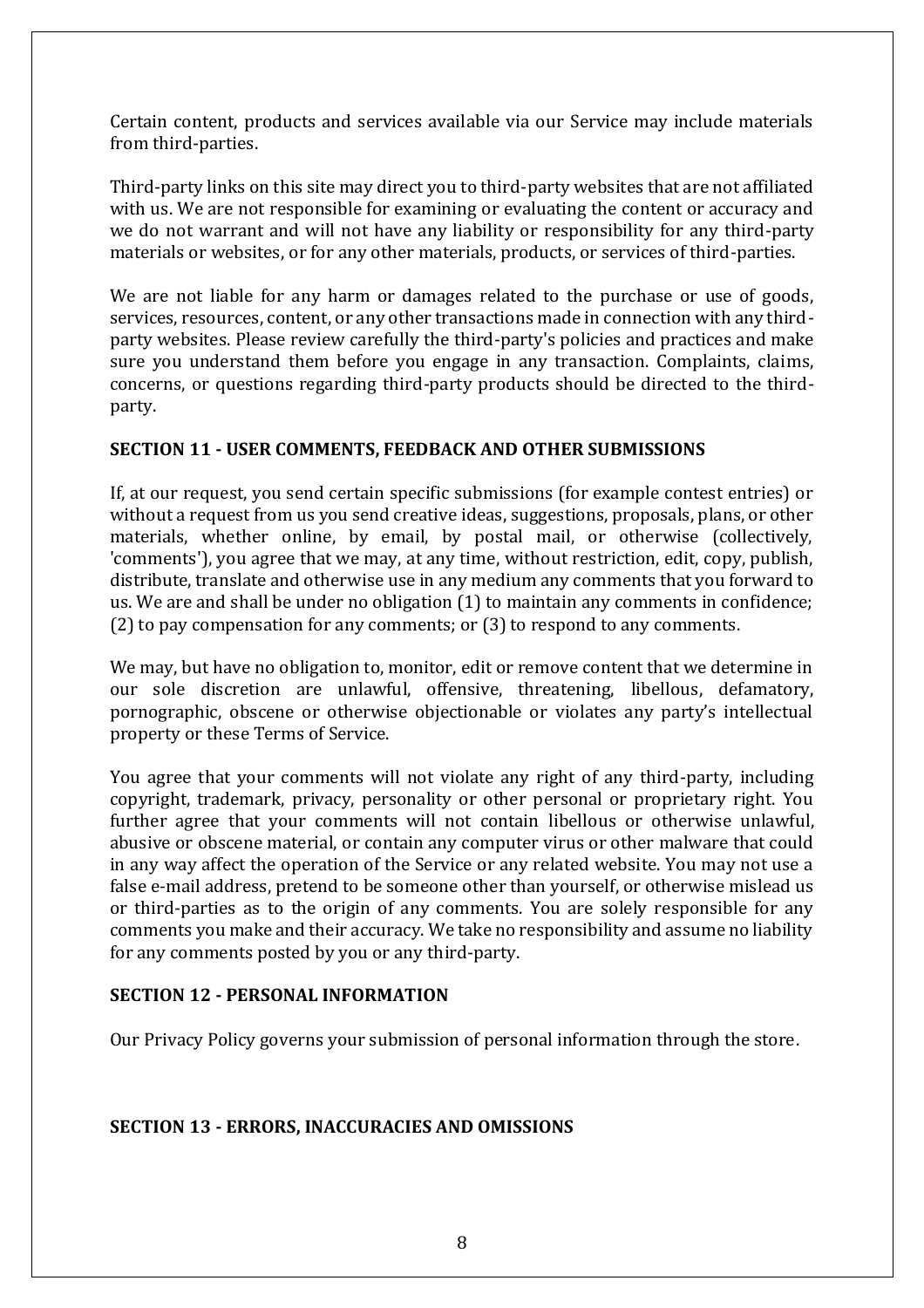Occasionally there may be information on our site or in the Service that contains typographical errors, inaccuracies or omissions that may relate to product descriptions, pricing, promotions, offers, product shipping charges, transit times and availability. We reserve the right to correct any errors, inaccuracies or omissions, and to change or update information or cancel orders if any information in the Service or on any related website is inaccurate at any time without prior notice (including after you have submitted your order).

We undertake no obligation to update, amend or clarify information in the Service or on any related website, including without limitation, pricing information, except as required by law. No specified update or refresh date applied in the Service or on any related website, should be taken to indicate that all information in the Service or on any related website has been modified or updated.

# **SECTION 14 - PROHIBITED USES**

In addition to other prohibitions as set forth in the Terms of Service, you are prohibited from using the site or its content: (a) for any unlawful purpose; (b) to solicit others to perform or participate in any unlawful acts; (c) to violate any international, federal, provincial or state regulations, rules, laws, or local ordinances; (d) to infringe upon or violate our intellectual property rights or the intellectual property rights of others; (e) to harass, abuse, insult, harm, defame, slander, disparage, intimidate, or discriminate based on gender, sexual orientation, religion, ethnicity, race, age, national origin, or disability; (f) to submit false or misleading information; (g) to upload or transmit viruses or any other type of malicious code that will or may be used in any way that will affect the functionality or operation of the Service or of any related website, other websites, or the Internet; (h) to collect or track the personal information of others; (i) to spam, phish, pharm, pretext, spider, crawl, or scrape; (j) for any obscene or immoral purpose; or (k) to interfere with or circumvent the security features of the Service or any related website, other websites, or the Internet. We reserve the right to terminate your use of the Service or any related website for violating any of the prohibited uses.

# **SECTION 15 - DISCLAIMER OF WARRANTIES; LIMITATION OF LIABILITY**

We do not guarantee, represent or warrant that your use of our service will be uninterrupted, timely, secure or error-free.

We do not warrant that the results that may be obtained from the use of the service will be accurate or reliable.

You agree that from time to time we may remove the service for indefinite periods of time or cancel the service at any time, without notice to you.

You expressly agree that your use of, or inability to use, the service is at your sole risk. The service and all products and services delivered to you through the service are (except as expressly stated by us) provided 'as is' and 'as available' for your use, without any representation, warranties or conditions of any kind, either express or implied, including all implied warranties or conditions of merchantability, merchantable quality, fitness for a particular purpose, durability, title, and non-infringement.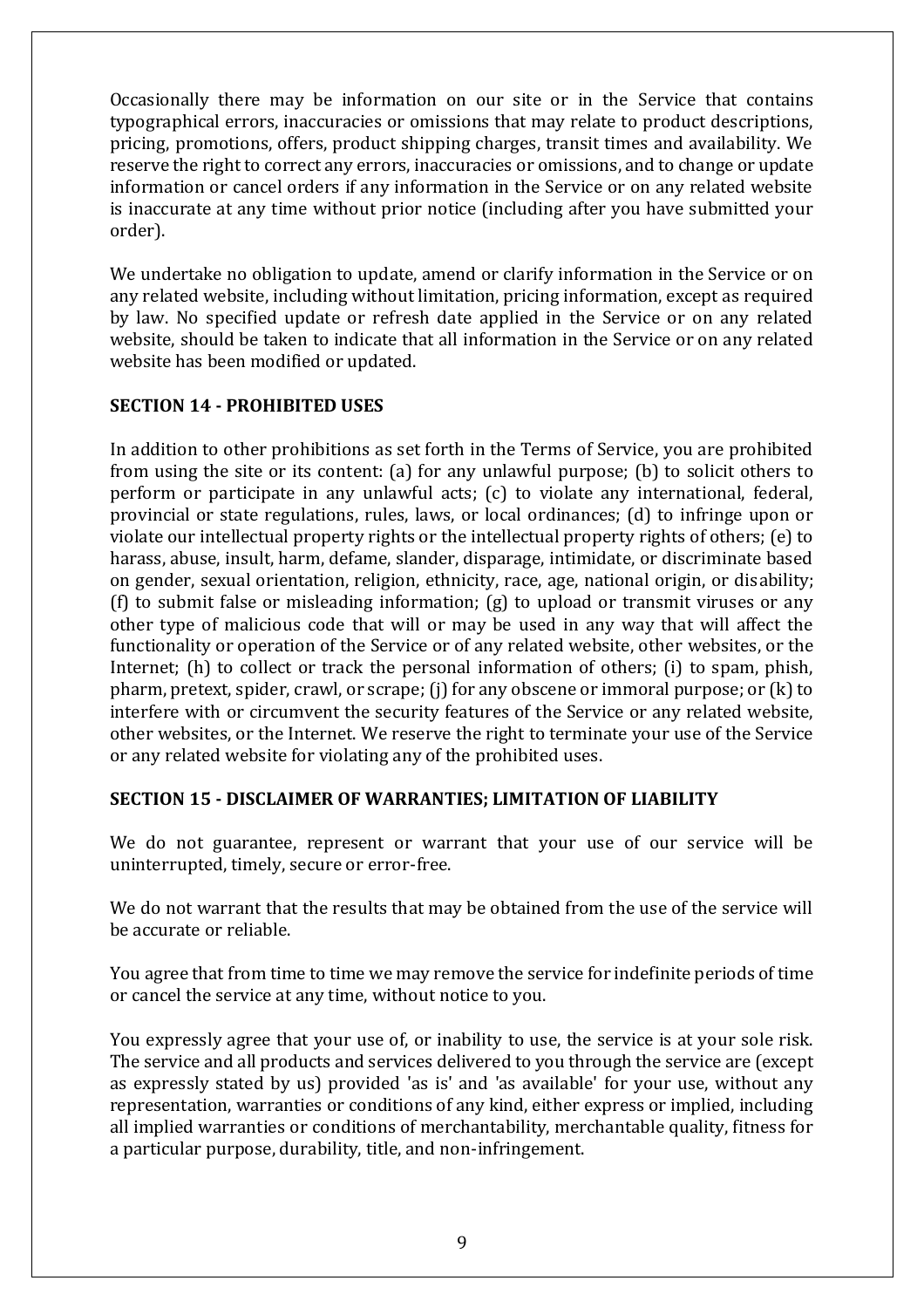In no case shall MaVOL BV, our directors, officers, employees, affiliates, agents, contractors, interns, suppliers, service providers or licensors be liable for any injury, loss, claim, or any direct, indirect, incidental, punitive, special, or consequential damages of any kind, including, without limitation lost profits, lost revenue, lost savings, loss of data, replacement costs, or any similar damages, whether based in contract, tort (including negligence), strict liability or otherwise, arising from your use of any of the service or any products procured using the service, or for any other claim related in any way to your use of the service or any product, including, but not limited to, any errors or omissions in any content, or any loss or damage of any kind incurred as a result of the use of the service or any content (or product) posted, transmitted, or otherwise made available via the service, even if advised of their possibility. Because some states or jurisdictions do not allow the exclusion or the limitation of liability for consequential or incidental damages, in such states or jurisdictions, our liability shall be limited to the maximum extent permitted by law.

# **SECTION 16 - INDEMNIFICATION**

You agree to indemnify, defend and hold harmless MaVOL BV and our parent, subsidiaries, affiliates, partners, officers, directors, agents, contractors, licensors, service providers, subcontractors, suppliers, interns and employees, harmless from any claim or demand, including reasonable attorneys' fees, made by any third-party due to or arising out of your breach of these Terms of Service or the documents they incorporate by reference, or your violation of any law or the rights of a third-party.

# **SECTION 17 - SEVERABILITY**

In the event that any provision of these Terms of Service is determined to be unlawful, void or unenforceable, such provision shall nonetheless be enforceable to the fullest extent permitted by applicable law, and the unenforceable portion shall be deemed to be severed from these Terms of Service, such determination shall not affect the validity and enforceability of any other remaining provisions.

# **SECTION 18 – FORCE MAJEURE**

MaVOL BV shall not be responsible for any delay in, or failure of, the Service or the internet due to any occurrence commonly known as force majeure, including war, riots, embargoes, terrorism, strikes, or other concerted acts of workmen (whether of MaVOL BV or others) casualties or accidents, or any other causes, circumstances, or contingencies beyond MaVOL BV's control, which prevent or hinder the performance of MaVOL BV of any of its obligations listed in these General Terms of Service.

# **SECTION 19 - TERMINATION**

The obligations and liabilities of the parties incurred prior to the termination date shall survive the termination of this agreement for all purposes.

These Terms of Service are effective unless and until terminated by either you or us. You may terminate these Terms of Service at any time by notifying us that you no longer wish to use our Services, or when you cease using our site.